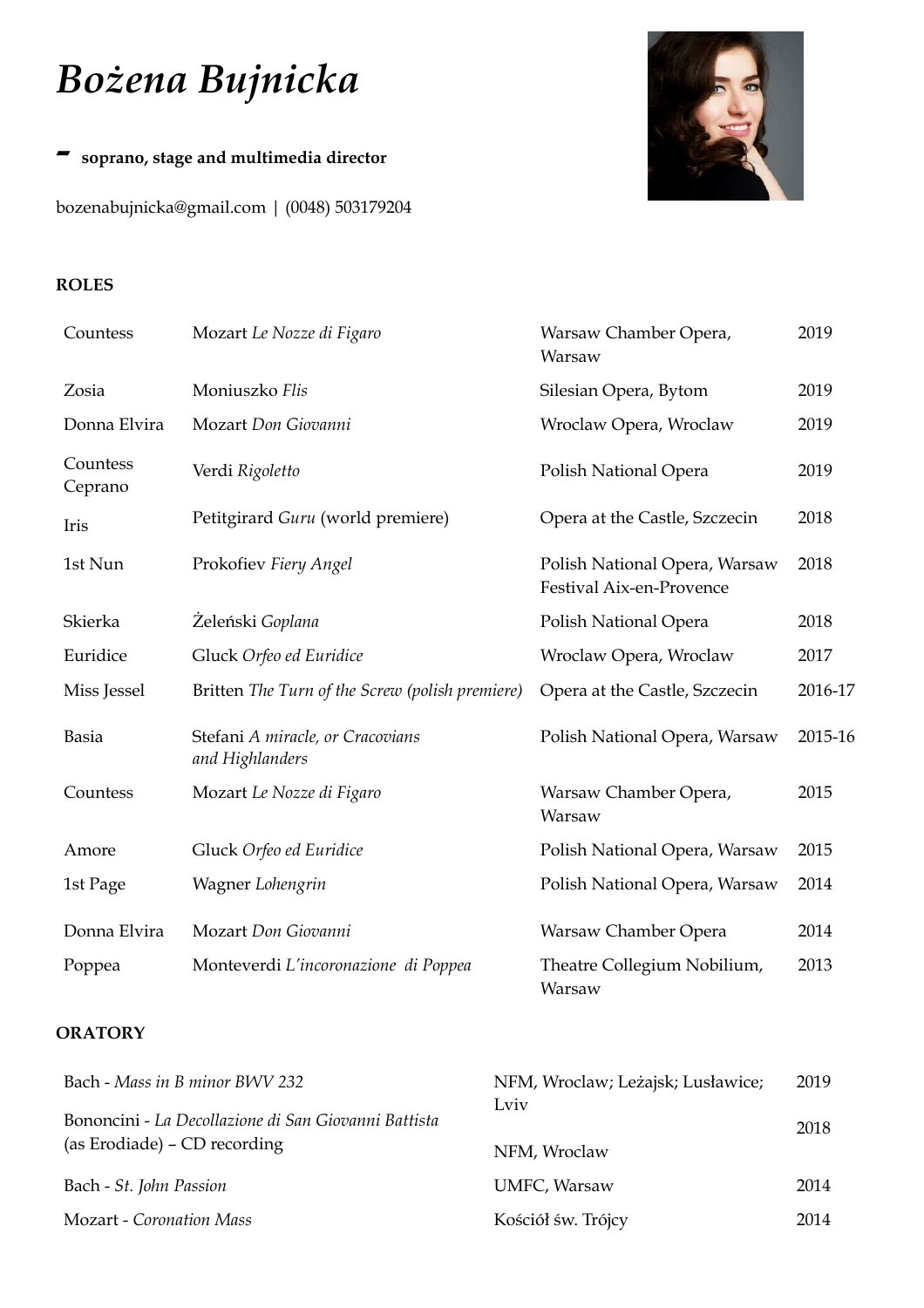Bach - *Actus tragicus BWV 106* C. F. E. Bach - *Magnificat* Vivaldi – *Gloria* Kościół św. Anny

## **EDUCATION \ TRAINING**

| Young Artist             | Opera Academy, Polish National Theatre, Warsaw | 2017 |
|--------------------------|------------------------------------------------|------|
| Master of Music          | Fryderyk Chopin University of Music, Warsaw    | 2016 |
| Erasmus Programme        | Guildhall School of Music and Drama, London    | 2016 |
| <b>Bachelor of Music</b> | Fryderyk Chopin University of Music, Warsaw    | 2014 |

#### **AWARDS**

| Honourable Mention<br>and a Special Prize | 4th International Adam Didur Vocal Competition                              | 2019 |
|-------------------------------------------|-----------------------------------------------------------------------------|------|
| 2 <sup>nd</sup> prize                     | 2 <sup>nd</sup> National Krystyna Jamroz Vocal Competition, Busko Zdrój     | 2016 |
| Minister's Award                          | Minister of Culture and Science                                             | 2014 |
| $2nd$ prize                               | 4 <sup>th</sup> Festival Bel Canto per sempre, Włocławek                    | 2014 |
| Special Award                             | 3rd International Andrzej Hiolski Vocal Competition, Kudowa Zdrój           | 2014 |
| Scholarship                               | Minister of Culture and Science                                             | 2011 |
| $2nd$ prize                               | 11 <sup>th</sup> International Vocal Competition Pieśń wieczorna, Białystok | 2011 |
| Special Award                             | Festival Bel Canto, Nałęczów                                                | 2011 |
| $1st$ prize                               | 6th National Vocal Competition Golden Voices, Warsaw                        | 2011 |
| Special Award                             | 1st International Giulio Perotti Singing Competition, Ueckermünde           | 2011 |
| 2 <sup>nd</sup> prize                     | 1st International Giulio Perotti Singing Competition, Ueckermünde           | 2011 |
| Special Award                             | 2 <sup>nd</sup> National Halina Słonicka Vocal Competition, Suwałki         | 2010 |

**TEACHERS:** Izabela Kłosińska, Eytan Pessen, Matthias Rexroth, Rudolf Piernay